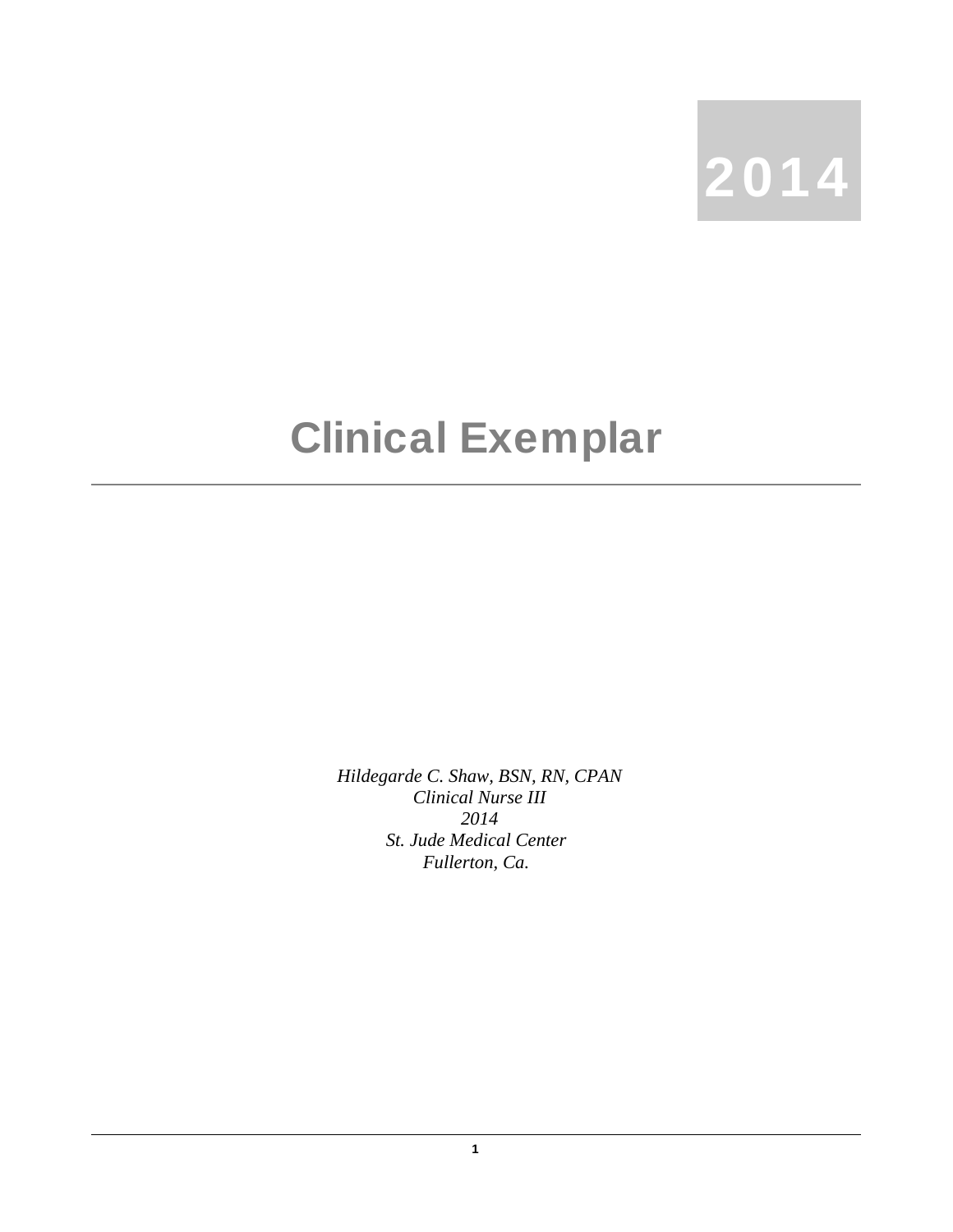## **Story** 23

## WALKING IN THEIR SHOES

 n a recent Monday morning in our PACU, one look at the surgical schedule told me that we were in for a very busy day. As is my custom, I had prayed for our patients while driving to work, so I was not overly concerned.  $\mathbf{O}_n$ 

 However, when our patients started arriving in the PACU I felt that I was being challenged by the acuity of my assignments: my first patient would be going to the Step-Down Unit for overnight observation secondary to her medical history. Her one concern was the bright lights in the room and she was unable to comprehend why I could not just turn them all off! I offered to cover her eyes for her but she refused. I made sure that the lights directly above her were off but still she complained. She was just not very happy with me. Her stay in the PACU was uneventful and she was off to her destination rather quickly. I secretly hoped that my next patient would be



less demanding.

My second patient was only eighteen years of age and ICU-bound due to a myriad of problems post recent surgery on his spine. He spoke only Spanish and his problem of the moment was pain management. We did not have too much difficulty understanding each other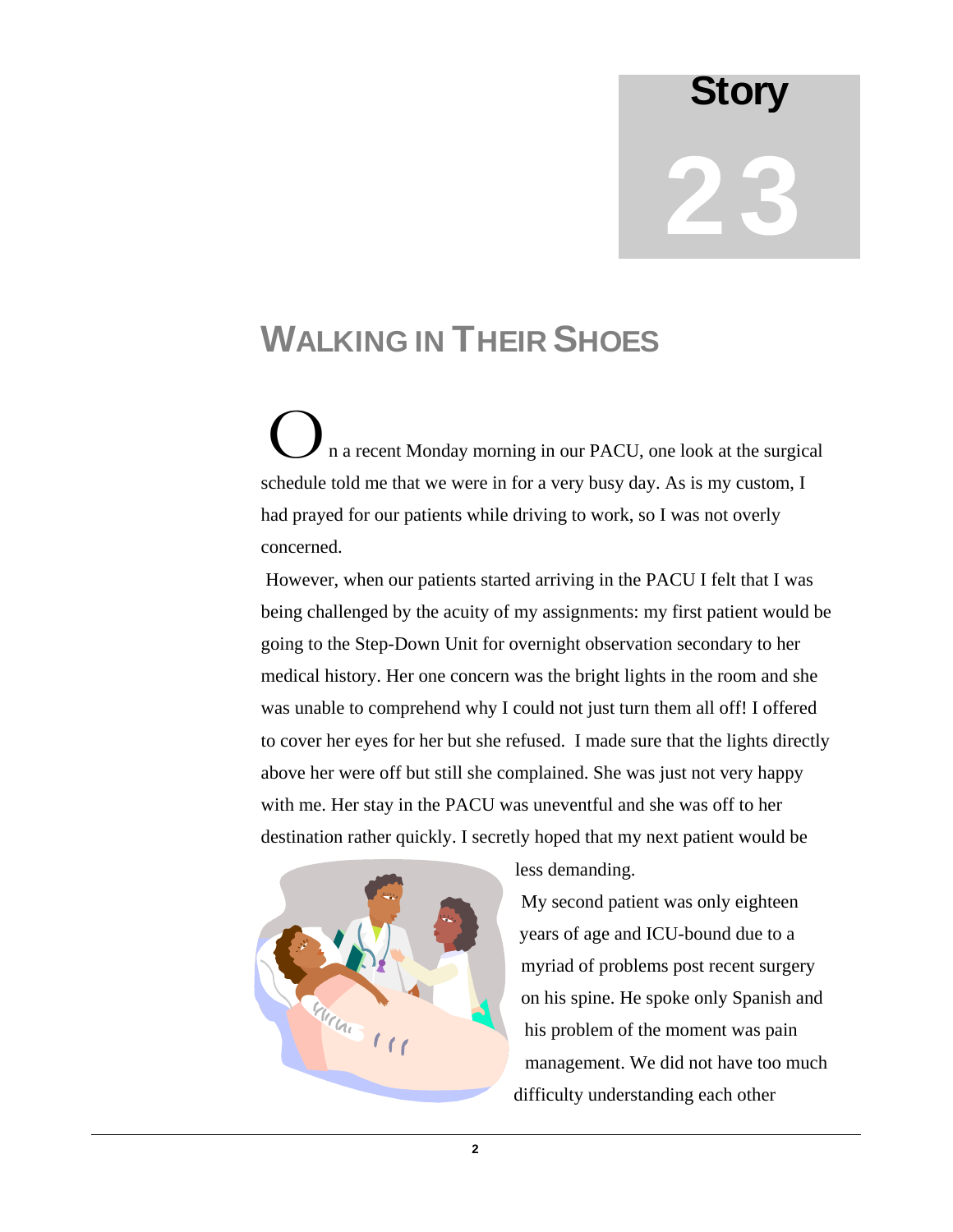considering my limited knowledge of his language. He was very appreciative of everything I did for him and responded frequently with "gracias" ("Thank you"), to which I responded "de nada" ("It's nothing. You're welcome.") He remained very stable despite his many medical issues and was discharged to the ICU as soon as a bed became available. My next patient was of Iranian descent and spoke only Farsi. I could not effectively communicate with her and then I discovered that her relative who had brought her to the hospital was not immediately available. There was no one in our department who spoke Farsi so I proceeded with the standard work of the PACU, focusing on re-orientation, airway and pain management, monitoring vital signs and operative site for any bleeding all the while attempting to convey to the patient what I was doing. I realized that we were going nowhere fast as I saw how agitated she was becoming. The frightened look in her eyes told me that we both needed help and we needed it fast.

It was then that I remembered our translator telephone that was reserved for cases such as this one. I immediately called the telephone service and was connected with someone who spoke both English and Farsi. I gave the second phone to my patient who listened patiently as the interpreter on the other end



explained in Farsi what I had been trying to communicate. I watched as the expression of fear and helplessness on my patient's face was transformed into one of relaxation, and yes, a smile. As I was savoring this positive outcome for my patient, a very frantic relative arrived at our PACU, concerned about her mother. She was extremely apologetic about having to leave for a brief errand and explained how worried she had been about her mother knowing that she would not be able to understand anything that was said to her.